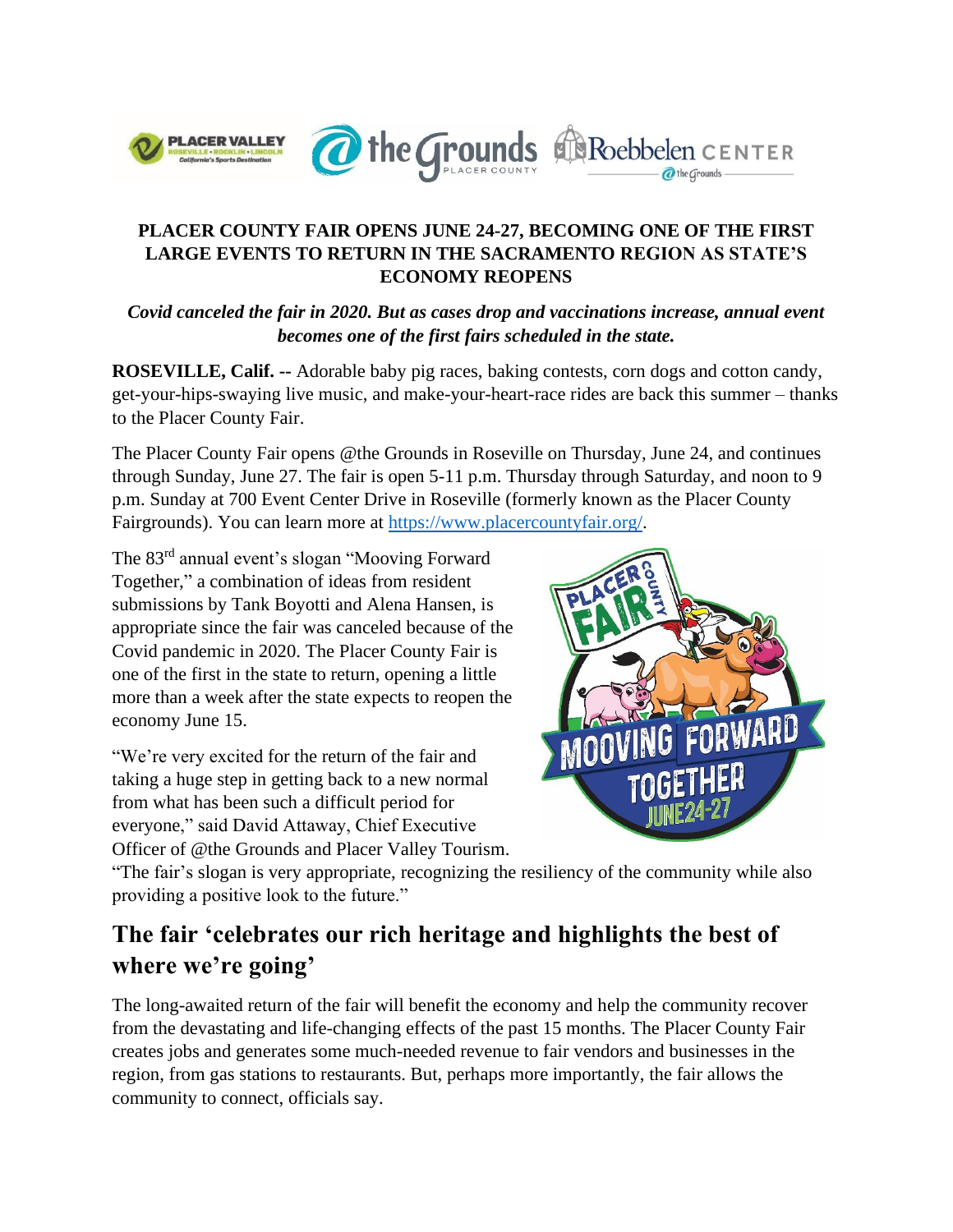"The Placer County Fair is an extremely important annual event," said Placer County Board of Supervisors Chairman Robert Weygandt, who grew up showing livestock at the fair. "It celebrates our rich heritage and highlights the best of where we're going. The fair is a chance for all of us to come together, experience our diversity and have a great time."

The fair's lineup will look familiar to frequent fairgoers, from carnival rides, games and food booths to concerts. The Family Fun Zone, complete with free games and crafts, and exhibits – such as pie-baking and photography contests – return as well. Plus, the Miss Placer County Scholarship Pageants and Placer County Rib Cook-off are scheduled. And, of course, livestock exhibits and auctions are back.

"I would go every year and watch the pageant," said one-time contestant Tami Uhler, founder and CEO of Up Pageantry, the organizer of the annual Miss Placer County Scholarship Pageants. "We are the big draw on opening night. It's a community tradition. This is what fairs are all about."

The carnival rides, games and food also draw many to the Placer County Fair. Carnival operator Wold Amusements will bring about 20 rides to the fair, including a new 100-foot drop ride and an all-time favorite: the Ferris wheel.

"We may have a heck of a run in Roseville," said company CEO Jason Wold, who brought his carnival to about 30 fairs and festivals every year before the pandemic; the last was the San Benito County Fair in October 2019. With all of the pent-up demand for events, "the Placer County Fair might be the biggest event in the Sacramento region."

# **First fair with the Roebbelen Center, a 160,000-square-foot building that makes social distancing and following occupancy limits easy**

The annual fair brings some hope that life is returning to normal, albeit slowly. But every step forward helps, especially for vendors that have been without events for more than a year.

"I could not do what we do without the fair," said Uhler, who held the Miss Placer County Scholarship Pageants to much-smaller crowds at two locations last year. Returning to the fair will generate more interest in the pageant and make Uhler's efforts easier. @the Grounds handles the lighting and sounding for the pageant. "They support us in so many ways."

The Placer County Fair is back, in part, because of @the Grounds' commitment to the health of the community and retaining its workforce.

@the Grounds first served as a Covid testing location and more recently as a mass vaccination site for Placer County. Almost half of the county's residents have received at least one dose of a Covid vaccination, and about 40% are fully vaccinated, with many of those getting their shots from the mass vaccination clinic located @the Grounds during the past several months. The county will close the clinic May 25.

The Roebbelen Center located @the Grounds in mid-February 2020, but was forced to close with the statewide lockdown a few weeks later to prevent the spread of Covid.